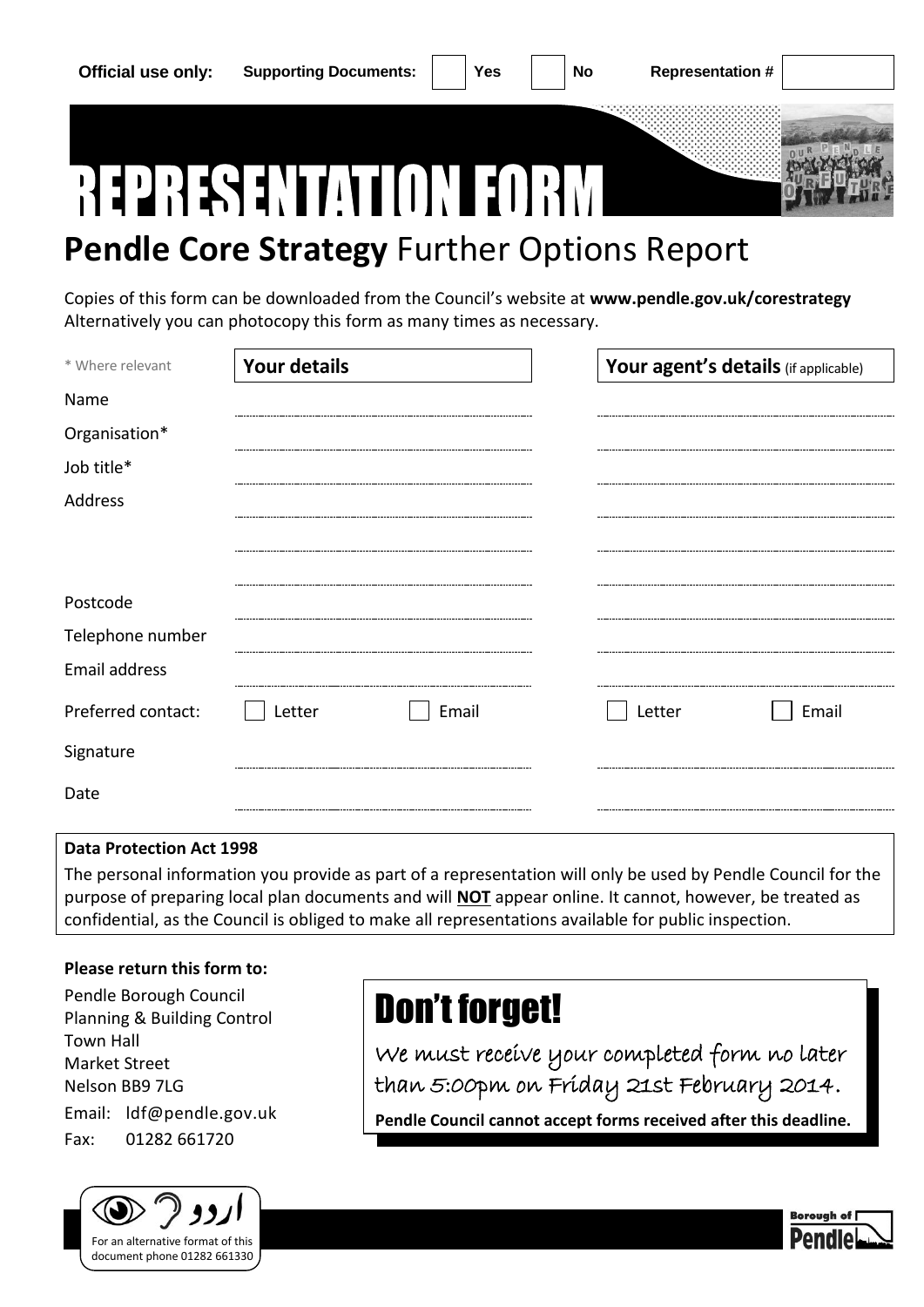|            | <b>YOUR REPRESENTATION</b>                                                                                       |  |  |  |  |  |  |  |
|------------|------------------------------------------------------------------------------------------------------------------|--|--|--|--|--|--|--|
|            | Do you consider the Core Strategy to be legally compliant?                                                       |  |  |  |  |  |  |  |
| YES        | If No, please state why in Section 4.<br><b>NO</b>                                                               |  |  |  |  |  |  |  |
|            |                                                                                                                  |  |  |  |  |  |  |  |
| 2          | Do you consider the Core Strategy to be sound?                                                                   |  |  |  |  |  |  |  |
| <b>YES</b> | If No, please state why below.<br><b>NO</b>                                                                      |  |  |  |  |  |  |  |
| а.         | It is not positively prepared                                                                                    |  |  |  |  |  |  |  |
| b.         | <b>IMPORTANT NOTE:</b><br>It is not justified                                                                    |  |  |  |  |  |  |  |
| c.         | Please explain your reasoning further by<br>It is not effective<br>completing Section 4.                         |  |  |  |  |  |  |  |
| d.         | It is not consistent with national policy                                                                        |  |  |  |  |  |  |  |
|            |                                                                                                                  |  |  |  |  |  |  |  |
| 3          | Do you consider that the Core Strategy complies with the Duty to Co-operate?                                     |  |  |  |  |  |  |  |
| YES        | If No, please state why in Section 4.<br><b>NO</b>                                                               |  |  |  |  |  |  |  |
| 4          | Please let us know about your particular concerns with the Core Strategy,                                        |  |  |  |  |  |  |  |
|            | or any of its supporting documents                                                                               |  |  |  |  |  |  |  |
|            | Please complete one or more of the comment boxes on following page, highlighting:                                |  |  |  |  |  |  |  |
| a.         | Which document you are commenting on (i.e. Core Strategy, or part of the evidence base)                          |  |  |  |  |  |  |  |
| b.         | Which section of the document you are commenting on.<br>Your specific concerns with that part of the document.   |  |  |  |  |  |  |  |
| c.         |                                                                                                                  |  |  |  |  |  |  |  |
| d.         | Any revised wording that would help to overcome your concerns.                                                   |  |  |  |  |  |  |  |
|            | <b>IMPORTANT NOTE:</b>                                                                                           |  |  |  |  |  |  |  |
|            | • Please provide a separate comment for each of your concerns.                                                   |  |  |  |  |  |  |  |
|            | • You can copy the following page as many times as you like and attach these securely to<br>your representation. |  |  |  |  |  |  |  |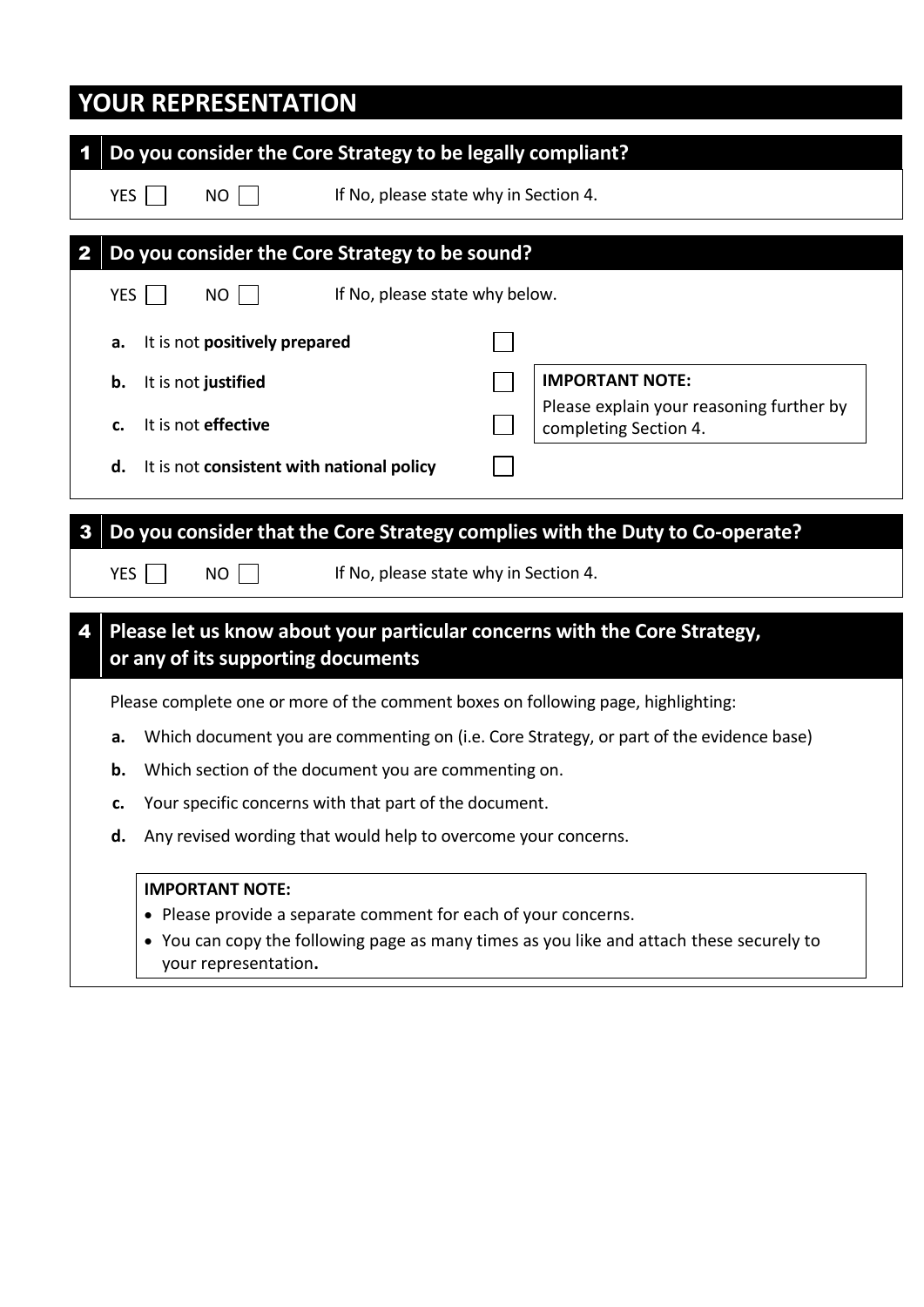|          | What section of the document are you commenting on?                                     |  |       |         |  |
|----------|-----------------------------------------------------------------------------------------|--|-------|---------|--|
| Document |                                                                                         |  |       | Chapter |  |
| Page     | Paragraph                                                                               |  | Table | Policy  |  |
|          | What are your concerns about this section of the document?                              |  |       |         |  |
|          | Please be as precise as possible with your comments.                                    |  |       |         |  |
|          |                                                                                         |  |       |         |  |
|          |                                                                                         |  |       |         |  |
|          |                                                                                         |  |       |         |  |
|          |                                                                                         |  |       |         |  |
|          | What changes do you consider necessary to make the document legally compliant or sound? |  |       |         |  |
|          | Please suggest revised wording to overcome your objection.                              |  |       |         |  |
|          |                                                                                         |  |       |         |  |
|          |                                                                                         |  |       |         |  |

| Document                                                                                                                                              |                                                      |       | Chapter |  |
|-------------------------------------------------------------------------------------------------------------------------------------------------------|------------------------------------------------------|-------|---------|--|
| Page                                                                                                                                                  | Paragraph                                            | Table | Policy  |  |
| What are your concerns about this section of the document?                                                                                            |                                                      |       |         |  |
|                                                                                                                                                       |                                                      |       |         |  |
|                                                                                                                                                       | Please be as precise as possible with your comments. |       |         |  |
|                                                                                                                                                       |                                                      |       |         |  |
|                                                                                                                                                       |                                                      |       |         |  |
|                                                                                                                                                       |                                                      |       |         |  |
|                                                                                                                                                       |                                                      |       |         |  |
|                                                                                                                                                       |                                                      |       |         |  |
| What changes do you consider necessary to make the document legally compliant or sound?<br>Please suggest revised wording to overcome your objection. |                                                      |       |         |  |
|                                                                                                                                                       |                                                      |       |         |  |